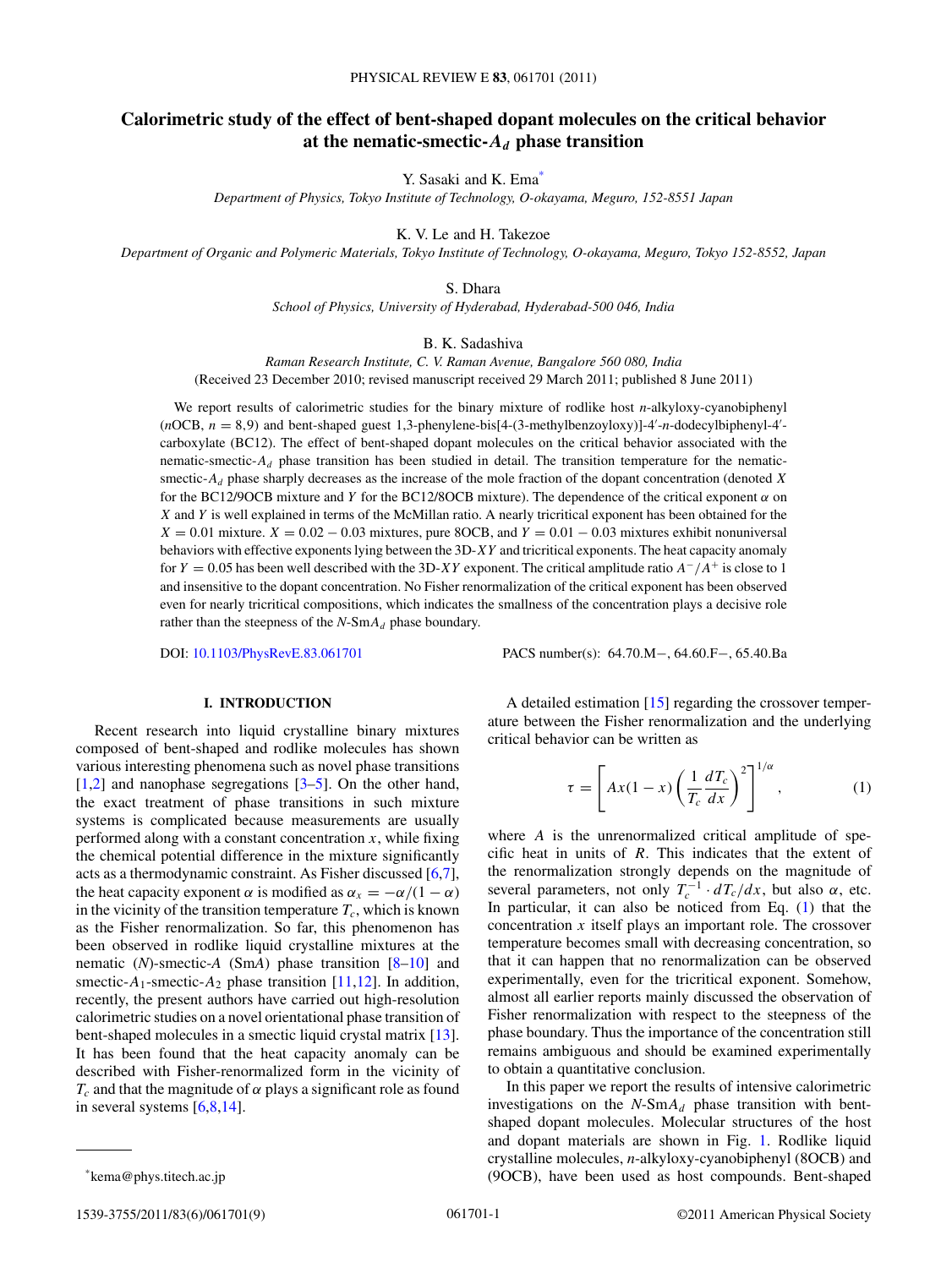<span id="page-1-0"></span>

FIG. 1. Structures of (upper) bent-core dopant molecule 1,3-phenylene-bis[4-(3-methylbenzoyloxy)]-4- -*n*-dodecylbiphenyl-4- -carboxylate (BC12) and (lower) rodlike molecule n-alkyloxy-cyanobiphenyl  $(nOCB, n = 8, 9)$ .

molecules (1,3-phenylene-bis[4-(3-methylbenzoyloxy)]-4- -*n*dodecylbiphenyl-4- -carboxylate; BC12) has been used as a dopant in the rodlike molecules. The overall phase diagram of the BC12/8OCB system has been reported in Ref. [\[2\]](#page-8-0). We particularly focus on the region where the concentration of the bent-shaped molecules is small. In both systems, it has been found that doping of the bent-shaped molecules gives rise to a sharp decrease of the  $N$ -Sm $A_d$  transition temperature  $T_{NA}$ and a gradual increase of the isotropic (*I*)-*N* phase transition temperature  $T_{IN}$ . For clarity, we use hereafter the notation X for the BC12/9OCB and *Y* for the BC12/8OCB mixtures to denote the mole fraction of BC12. The detailed analysis for the  $N$ -Sm $A_d$  critical behavior revealed that the dependence of the critical exponent on *X* and *Y* has been well described in terms of the McMillan ratio  $r = T_{NA}/T_{IN}$ . The crossover of  $\alpha$  from tricritical ( $\alpha_{TCP} = 0.5$ ) to 3D-*XY* ( $\alpha_{XY} = -0.0066$ ) [\[16,17\]](#page-8-0)) values has been observed by mixing a small amount of bent-shaped molecules. On the other hand, no sign of the Fisher renormalization of the critical exponent has been found, even for the nearly tricritical cases. This indicates that, despite the steep phase boundary, the smallness of the concentration plays a decisive role and hinders the observation of the renormalized critical exponent.

### **II. METHODS AND RESULTS**

The measurements have been done using two techniques, an ac calorimetry and a heat-flux differential scanning calorimetry (DSC). The details of the ac calorimetry used in the present study are found elsewhere [\[18\]](#page-8-0). Basically, the precise specific heat capacity data have been obtained by measuring the magnitude of an oscillatory temperature response  $\Delta T_{ac}$  exp  $i(2\pi ft + \pi/2 + \phi)$  to an input heater power  $P \exp(i2\pi ft)$ . Here f is the frequency of the ac heating, which has been set to 0.03125 Hz in the present study. The phase shift  $\phi$  between the input heater power and the temperature oscillation of the sample has also been measured, which provides qualitative information for the nature of the transition [\[19\]](#page-8-0). Particularly, in the case of a first-order transition, it is known that *φ* exhibits an anomalous increase near the transition, as will be discussed later. The temperature scan rate in the ac calorimetry was about ±0*.*03 K*/*h near the transition region. Another method used here, DSC, has been employed for the determination of the transition enthalpy. Semiconducting thermoelectric modules have been used for the measurement of the temperature difference between a sample cell and a reference cell. A temperature scan rate of



FIG. 2. Temperature dependence of the phase shift and heat capacity for pure 9OCB near the *I*-*N* and *N*-Sm*Ad* phase transitions. The temperature scan rate used is 0*.*3 K/h for the overall range.

±0*.*05 K*/*min has been used. Samples of about 7 mg were placed in hermetically sealed gold cells.

The specific heat  $C_p$  of the liquid crystal sample is obtained with the use of the following expression:

$$
C_p = (C_p^{\text{obs}} - C_p^{\text{empty}})/m. \tag{2}
$$

Here  $C_p^{\text{obs}}$  is the observed heat capacity of the filled cell,  $C_p^{\text{empty}}$ is the heat capacity of the empty cell, and *m* is the mass of the liquid crystal sample.

The temperature variation of  $C_p$  and  $\phi$  obtained for pure 9OCB is presented in Fig. 2. The  $C_p$  anomalies associated with the *N*-Sm*A* and *I*-*N* phase transitions are evident at 350*.*84 and 353*.*03 K, respectively. The abrupt anomalous increase of the phase shift  $\phi$ , which is characteristic of the first-order transition [\[20\]](#page-8-0), has been observed. Such behavior is also in agreement with other *N*-Sm*A* phase transitions with narrow nematic ranges [\[21\]](#page-8-0). The two-phase coexistence regions estimated from the *φ* anomalies are ∼0*.*04 K for the *N*-Sm*Ad* and ∼0*.*09 K for the *I*-*N* phase transitions.

Figure [3](#page-2-0) displays the temperature dependence of  $C_p$ and  $\phi$  for the  $X = 0.01$  mixture. The *I-N* phase transition exhibited essentially the same results, indicating the first-order transition, whereas, in contrast to pure 9OCB, *φ* shows a small dip near the  $N$ -Sm $A_d$  transition. Although this behavior is usually understood to indicate that the transition is second order, it is valuable to take a closer look at this because the anomaly in  $C_p$  is rather large and sharp. As discussed in Ref. [\[22\]](#page-8-0), a linear relationship between  $\phi$  and  $C_p$  is expected in the absence of two-phase coexistence. In Fig. [4](#page-2-0) data near the  $N$ -Sm $A_d$  transition for pure 9OCB,  $X = 0.01$ , and  $X = 0.03$ mixtures are plotted on a  $\phi$ - $C_p$  plane. In the case of pure 9OCB, data points in the immediate vicinity of the transition break the linear relation, indicating the first-order nature of the transition. On the other hand, all the data points fall on a straight line in the case of the  $X = 0.03$  mixture, which ensures the absence of the two-phase coexistence. Similar results were found for mixtures with  $X = 0.02$  and  $Y = 0.00 - 0.05$ . For the  $X = 0.01$  mixture, shown in the middle portion of Fig. [4,](#page-2-0)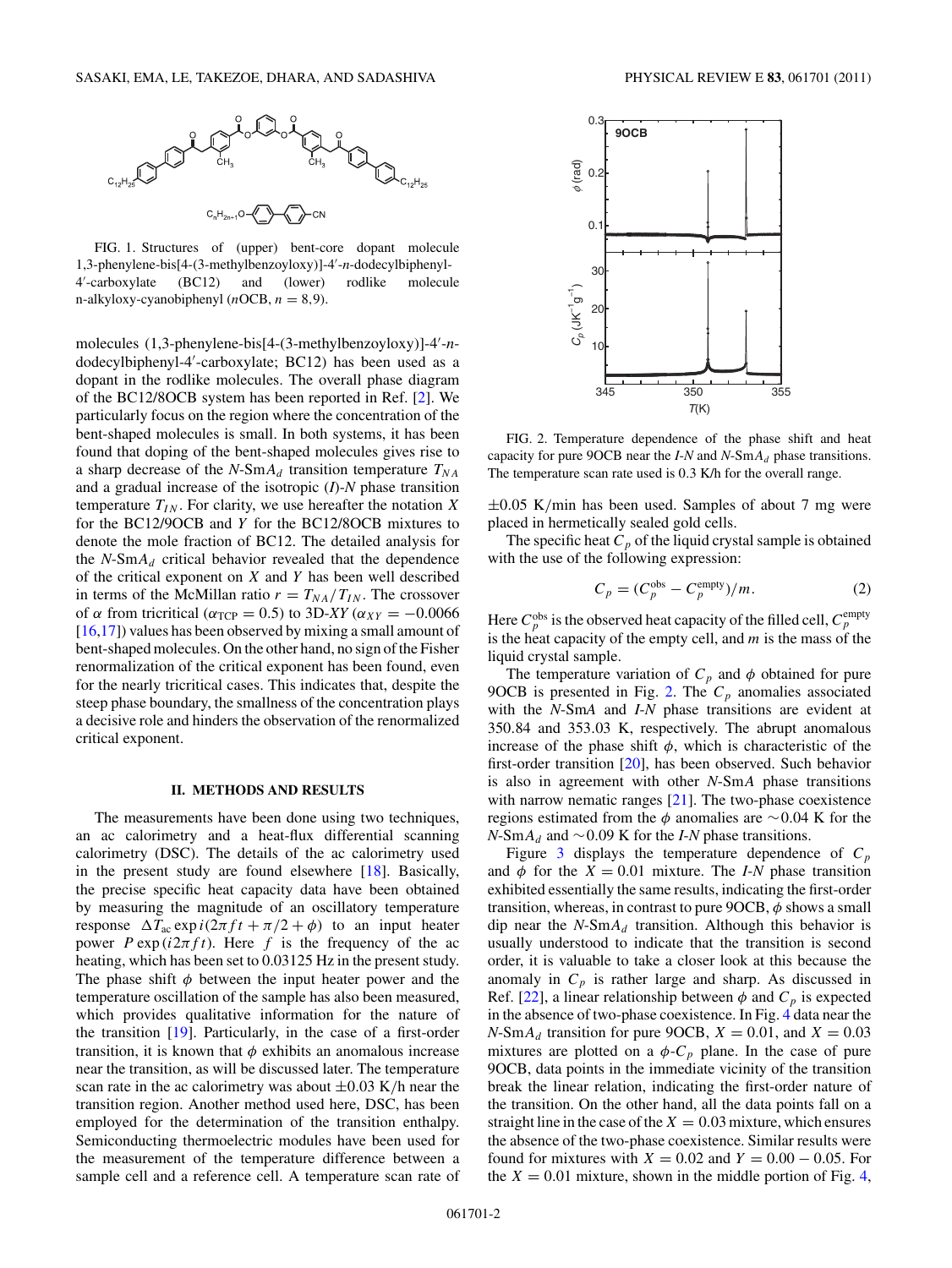<span id="page-2-0"></span>

FIG. 3. Temperature dependence of the phase shift and heat capacity for the  $X = 0.01$  mixture near the *I-N* and *N*-Sm $A_d$  phase transitions. The dashed curve represents the background heat capacity associated with the  $N$ -Sm $A_d$  phase transition. The temperature scan rates used are 0.03 K/h near the  $N$ -Sm $A_d$  and 0.3 K/h near the *I*-*N* phase transitions.

a slight but noticeable deviation is seen near the transition. This shows that the transition is very weakly first order in this mixture. Two-phase coexistence as determined from the above-mentioned deviation becomes rather narrow, in a range of about 0.030 K.

Figure  $5$  shows the  $N$ -Sm $A_d$  heat capacity anomalies obtained for various BC12/9OCB and BC12/8OCB mixtures. The heat capacity anomalies associated with the *N*-Sm*Ad* transition are evident, accompanying a decrease of the transition temperatures with the increase of the concentration. As seen from the phase diagram displayed in Fig. [6,](#page-3-0) the  $T_{NA}$  value decreases sharply with increase of the dopant concentration with phase boundaries of  $dT_{NA}/dX$  ∼−150 K for BC12/9OCB and  $dT_{NA}/dY \sim -130$  K for BC12/8OCB, which are shown as solid lines. Contrary to the *N*-Sm*Ad* transition,  $T_{IN}$  monotonically increases with respect to the dopant concentration, resulting in the expansion of the nematic temperature range.

The dashed curve shown in Fig. 3 represents the estimation of the background heat capacity associated with the *I*-*N* phase transition. The excess specific heat capacity for the  $N-SmA_d$ phase transition is obtained by subtracting the contribution from the *I-N* phase transition  $C_p$ (background):

$$
\Delta C_p = C_p - C_p(\text{background}).\tag{3}
$$

A similar procedure has been also done for data on other samples.

The transition enthalpy  $\delta H$  in the *N*-Sm $A_d$  phase transition has been estimated as

$$
\delta H = \Delta H_L + \int \Delta C_p \, dT. \tag{4}
$$

Here  $\Delta H_L$  and  $\int \Delta C_p dT$  indicate the latent heat and the enthalpy change due to pretransitional fluctuations, respectively. Whereas  $\Delta C_p$  is measured by the ac calorimetric





FIG. 4. (Color online) Plot of the phase lag  $\phi$  against  $C_p$ for (upper) pure 9OCB, (middle)  $X = 0.01$  mixture, and (lower)  $X = 0.03$  mixture near the *N*-Sm $A_d$  phase transition obtained by ac calorimetry. Open circles (red) and squares (blue) represent data above and below the transition temperature.

technique, DSC directly measures  $\delta H$ . When the transition is second order,  $\Delta H_L$  is absent, and the transition enthalpy obtained by DSC should be the same as that by ac calorimetry. For pure 9OCB, the *δH* value obtained by DSC shows a larger value compared with that of ac calorimetry, indicating the presence of the latent heat. Figure [7](#page-3-0) displays the heat capacity anomalies for  $X = 0.01$  and  $Y = 0.02$  obtained by DSC and ac calorimetry. For the  $Y = 0.02$  case, both results agree with one another on the whole and indicate a second-order transition. On the other hand, the heat capacity anomaly by DSC for  $X = 0.01$  is slightly larger than that by ac calorimetry in the vicinity of  $T_c$ . This agrees with the very weak first-order nature of the transition accompanying a small latent heat, which has been expected from the  $\phi$ - $C_p$  plot mentioned above. Table [I](#page-4-0) summarizes phase-transition temperatures  $T_{NA}$  and  $T_{IN}$ , two-phase coexistence width  $\delta T_{NA}$  and  $\delta T_{IN}$ , transition enthalpy  $\delta H_{NA}$ , latent heat  $\Delta H_{L,NA}$ , and the McMillan ratio.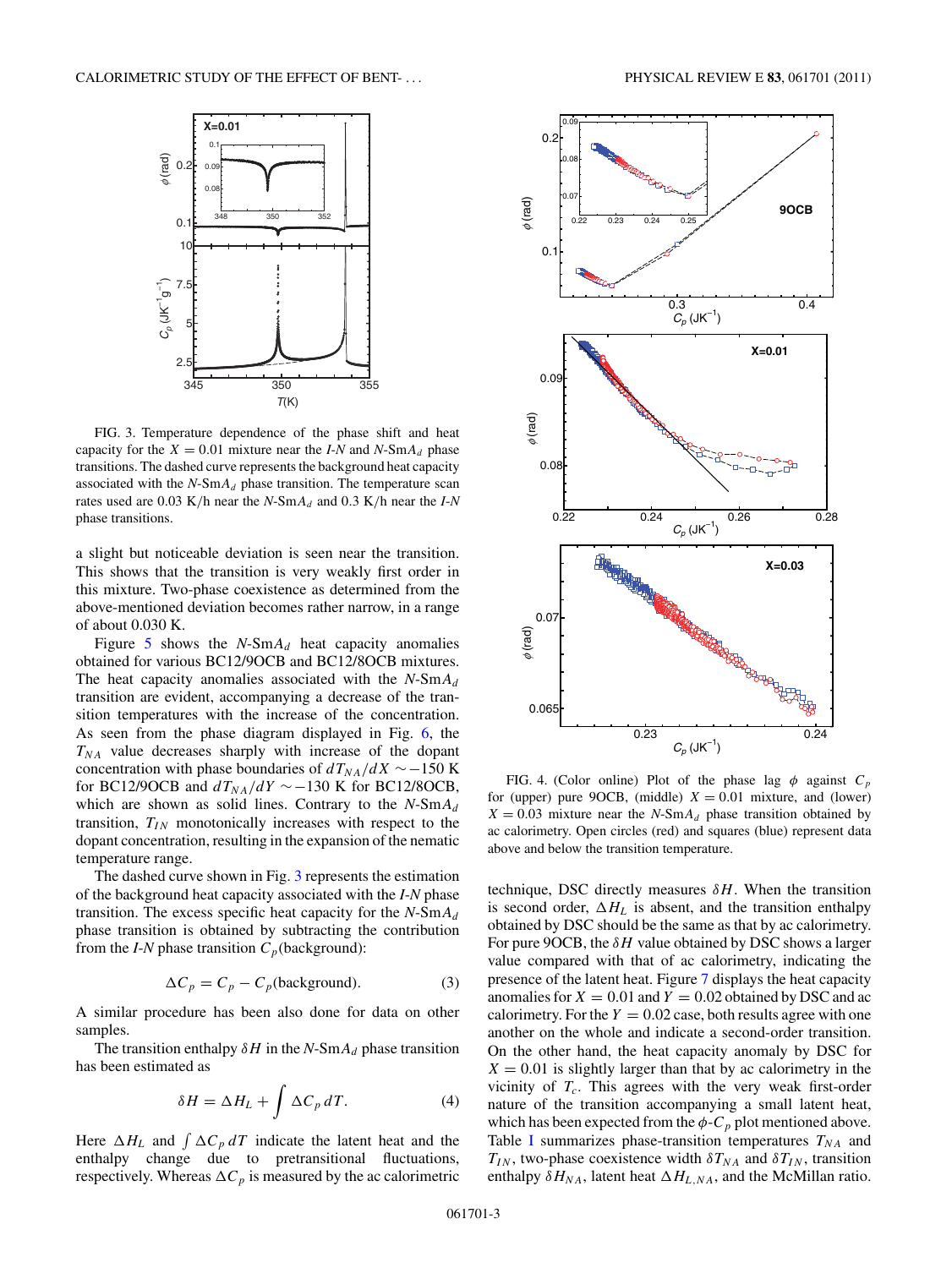<span id="page-3-0"></span>

FIG. 5. Temperature variation of the excess heat capacity  $\Delta C_p$ near the *N*-Sm*Ad* phase transition for BC12/8OCB mixtures (upper) and for BC12/9OCB mixtures (lower) obtained by ac calorimetry.

We also add that any noticeable hysteresis indicating phase separation was not observed in all cases.

For the critical exponent analyses, the data obtained by ac calorimetry have been used. As described above, the DSC measurements also provide the high-resolution data. However, since the temperature scan rate used in our DSC measurements is faster than that of the ac calorimetric measurement, the DSC data in the very vicinity of  $T_c$  may be smeared by the finite scan



FIG. 6. Partial phase diagrams for BC12/9OCB (left) and BC12/8OCB (right). The transition temperatures have been determined by ac calorimetry.



FIG. 7. (Color online) Temperature dependence of the heat capacity for mixtures  $X = 0.01$  (upper) and  $Y = 0.02$  (lower) near the  $N-SmA_d$  phase transitions. The closed (red) and open circles (black) represent the data obtained by ac calorimetry and DSC, respectively.

rates. The fits to the  $\Delta C_p$  have been performed with the following expression, including corrections-to-scaling terms [\[16,23\]](#page-8-0):

$$
\Delta C_p = A^{\pm} |t|^{-\alpha} \left( 1 + D_1^{\pm} |t|^{\theta} + D_2^{\pm} |t|^{2\theta} \right) + B_c.
$$
 (5)

Here  $t = (T - T_c)/T_c$  is the reduced temperature, and  $\pm$ indicates above and below  $T_c$ .  $D_1^{\pm}$  and  $D_2^{\pm}$  are the coefficients of the first- and second-order corrections-to-scaling terms, respectively. The corrections-to-scaling exponent  $\theta$  is taken to be 0.5  $[16,23]$ . The constant term  $B_c$  is the critical contribution. The data in the vicinity of the transition temperature are not used due to the instrumental limitations and the inhomogeneity of the sample. The fits to the data have been performed for  $|t|_{\text{min}} \le |t| \le |t|_{\text{max}}$ , with  $|t|_{\text{max}}$ being the maximum reduced temperature used in the fits. The  $|t|_{\text{min}}$  values have been determined according to the method described in Ref. [\[24\]](#page-8-0). The rounding regions thus determined are described in the caption of the tables shown below.

Table [II](#page-4-0) shows the results for the  $X = 0.01$  mixture. Although the transition was found to be first order for this mixture, the critical exponent analyses with Eq. (5) can be justified because the first-order nature is very weak. Indeed, two-phase coexistence width only amounts to about 30 mK, comparable to the typical rounding region found for secondorder phase transitions. The fits have been carried out for several  $|t|_{\text{max}}$  values to check the dependence of the adjustable parameters on the data range. From the simple power-law fit without corrections-to-scaling terms, the critical exponent *α* is in the range 0*.*54–0*.*57, which is independent of the data range shrinking and slightly larger than the tricritical value  $\alpha_{\text{TCP}} = 0.5$ . The amplitude ratio  $A^{-}/A^{+}$  is smaller than 1.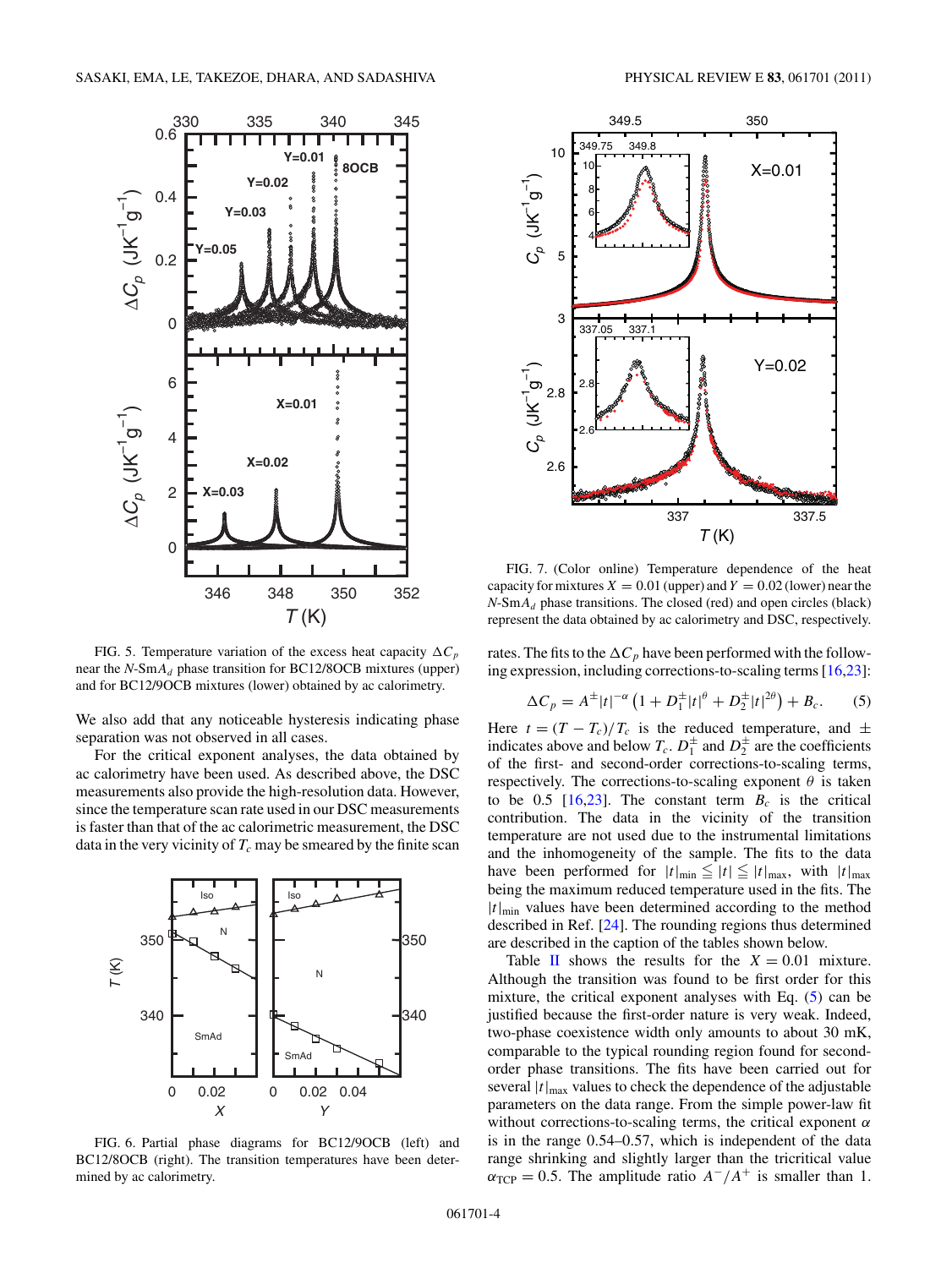<span id="page-4-0"></span>TABLE I. Values of transition temperature  $T_{NA}$  and  $T_{IN}$ , two-phase coexistence width  $\delta T_{NA}$  and  $\delta T_{IN}$ , transition enthalpy  $\delta H_{NA}$ , latent heat  $\Delta H_{L,NA}$ , and McMillan ratio. Subscripts *NA* and *IN* represent  $N$ -Sm $A_d$  and *I*-*N* transitions, respectively. The unit is K for  $T_{NA}$ ,  $T_{IN}$ ,  $\delta T_{NA}$ , and  $\delta T_{IN}$ , and J/g for  $\delta H_{NA}$ and  $\Delta H_{L,NA}$ .

| Sample     | $T_{NA}$ | $\delta T_{NA}$ | $\delta H_{NA}$ | $\Delta H_{L,NA}$ | $T_{IN}$ | $\delta T_{IN}$   | McMillan ratio |
|------------|----------|-----------------|-----------------|-------------------|----------|-------------------|----------------|
| $X = 0.00$ | 350.83   | 0.038           | 1.47            | 0.18              | 353.03   | 0.09              | 0.994          |
| $X = 0.01$ | 349.79   | 0.030           | 1.18            | 0.12              | 353.63   | 0.13              | 0.989          |
| $X = 0.02$ | 347.85   |                 | 0.86            |                   | 353.72   | 0.17              | 0.983          |
| $X = 0.03$ | 346.22   |                 | 0.68            |                   | 354.33   | 0.14              | 0.977          |
| $Y = 0.00$ | 340.18   |                 | 0.40            |                   | 353.38   | 0.06              | 0.963          |
| $Y = 0.01$ | 338.65   |                 | 0.33            |                   | 354.08   | 0.07              | 0.956          |
| $Y = 0.02$ | 337.81   |                 | 0.31            |                   | 354.78   | 0.11              | 0.952          |
| $Y = 0.03$ | 335.66   |                 | 0.29            |                   | 355.45   | 0.14              | 0.944          |
| $Y = 0.05$ | 333.76   |                 | 0.27            |                   | 355.96   | 0.56 <sup>a</sup> | 0.938          |

<sup>a</sup> This value is less reliable because only data with relatively fast scan-rates ( $\sim$  4 K/h) are available near the *I* -*N* transition for this mixture.

However, this is rather artificial because  $A^-/A^+$  values are dependent on the data range. The quality of the fit has been improved in the sense of  $\chi^2$  values after inclusion of the corrections-to-scaling terms, while *α* remains insensitive to the data range. As displayed in Fig. [8,](#page-5-0) the fit with  $|t|_{\text{max}} = 0.003$ shows a good agreement with the experimental data. Thus we see that the  $D_1^{\pm}$  and  $D_2^{\pm}$  terms play an important role. *A*−*/A*<sup>+</sup> ∼ 1 has been obtained by taking the corrections-toscaling terms into account. The first corrections-to-scaling terms show a good agreement with the theoretical expectation that  $D_1^-/D_1^+ \sim 1$ . As described above,  $\alpha$  values are close to 0.5, indicating that there is no Fisher renormalization of the critical exponent. This also implies that the first correctionsto-scaling terms  $A^{\pm}D_1^{\pm}|t|^{\theta-\alpha}$  reduce to be almost temperature independent. Hence, we rewrite Eq. [\(5\)](#page-3-0) as the following expression:

$$
\Delta C_p = A^{\pm} |t|^{-\alpha} \left( 1 + D_2^{\pm} |t| \right) + B^{\pm}.
$$
 (6)

The obtained adjustable parameters are summarized in Table [III.](#page-5-0) Values of  $\alpha$  and  $T_c$  are more or less the same as those obtained using Eq. [\(5\)](#page-3-0). The fits with  $D_2^{\pm} = 0$  show poor  $\chi^2$  values, especially for large  $|t|_{\text{max}}$  fits, while the quality of the fit has been improved by taking the  $D_2^{\pm}$  term into account.

The results of the fits for the  $X = 0.03$  mixture are shown in Table [IV.](#page-6-0) The critical exponent lies in  $\alpha = 0.23 - 0.30$ . These  $\alpha$  values are nonuniversal, being between  $\alpha_{XY}$  and  $\alpha_{\text{TCP}}$ , and clearly small compared to those of the *X* = 0.01 mixture. The amplitude ratio  $A^-/A^+$  still lies ~1. For the  $X = 0.03$  mixture, the fits with the corrections-to-scaling terms sometimes exhibit unphysical results for which the  $D_1^{\pm}$ and  $D_2^{\pm}$  values are very large. In those cases the  $T_c$  values slightly differ from the fits in which the leading exponent term is dominant or the  $D_1^{\pm}$  are fixed to zero. To avoid such artifacts, fits were made with  $T_c$  value fixed at 346.226 K. As the result, the  $D_1^{\pm}$  and  $D_2^{\pm}$  terms become small and relatively stable. When  $D_1^{\pm}$  terms are included,  $D_1^- / D_1^+$  values are close to 1, and the quality of the fit is improved. Moreover, it is to be noted that the magnitude of the  $D_1^{\pm}$  terms becames smaller than that of the *X* = 0*.*01 mixture. For other BC12/9OCB mixtures, the values of  $\alpha$  decreased monotonically with the increase in *X*, although the detailed results are not shown. With decreasing *X*, it was also found that the corrections-to-scaling terms equally play an important role while their magnitude becomes smaller.

Table [V](#page-6-0) shows the results for the  $Y = 0.01$  mixture. For the fits with  $D_2^{\pm} = 0$ , the obtained  $\alpha$  values range in 0.064–0.21, which is smaller than that for 8OCB. It is seen that the magnitude of  $D_1^{\pm}$  decreases further compared to the  $X = 0.03$ sample. On the other hand,  $A^+/A^-$  is still close to 1, implying the symmetric character of the heat capacity anomaly. The last two lines in the table show results with nonzero  $D_2^{\pm}$ . Quality

TABLE II. Results of the fits to the heat capacity data for the  $X = 0.01$  mixture using Eq. [\(5\)](#page-3-0). The minimum reduced temperatures used in the fits for  $T > T_c$  and  $T < T_c$  are  $|t|^+_{\text{min}} = 6.6 \times 10^{-5}$  and  $|t|^-\text{min}} =$  $4.6 \times 10^{-5}$ , respectively. The units for  $A^+$  and  $B_c$  are JK<sup>-1</sup> g<sup>-1</sup>.

| $ t _{\max}$         | $\alpha$ | $T_c$          |        | $A^+$ $A^- / A^+$ $D_1^+$ |        | $D_{1}^{-}/D_{1}^{+}$ | $D_2^+$   | $D_2^-/D_2^+$ | $B_c$    | $\chi^2$ |
|----------------------|----------|----------------|--------|---------------------------|--------|-----------------------|-----------|---------------|----------|----------|
|                      |          |                |        |                           |        |                       |           |               |          |          |
| 0.0005               | 0.574    | 349.804        | 0.0112 | 0.955                     |        |                       |           |               | $-0.124$ | 3.36     |
| $0.0010 \quad 0.545$ |          | 349.804        | 0.0152 | 0.951                     |        |                       |           |               | $-0.207$ | 5.13     |
| 0.0030 0.536         |          | 349.803        | 0.0170 | 0.923                     |        |                       |           |               | $-0.232$ | 13.47    |
| $0.0050$ $0.535$     |          | 349.803        | 0.0172 | 0.921                     |        |                       |           |               | $-0.234$ | 12.56    |
| $0.0030 \quad 0.542$ |          | 349.806 0.0144 |        | 1.074                     | 19.45  | 0.67                  |           |               | $-0.524$ | 1.02     |
| 0.0050 0.559         |          | 349.806 0.0119 |        | 1.071                     | 30.19  | 0.77                  |           |               | $-0.642$ | 2.33     |
| 0.0070               | 0.561    | 349.805        | 0.0121 | 1.018                     | 23.13  | 0.84                  |           |               | $-0.549$ | 6.31     |
| 0.0050               | 0.474    | 349.807        | 0.0324 | 1.118                     | 149.40 | 0.84                  | $-99.14$  | 0.24          | $-4.349$ | 1.46     |
| 0.0070               | 0.453    | 349.807        | 0.0416 | 1.117                     | 98.37  | 0.82                  | $-103.99$ | 0.16          | $-3.352$ | 1.79     |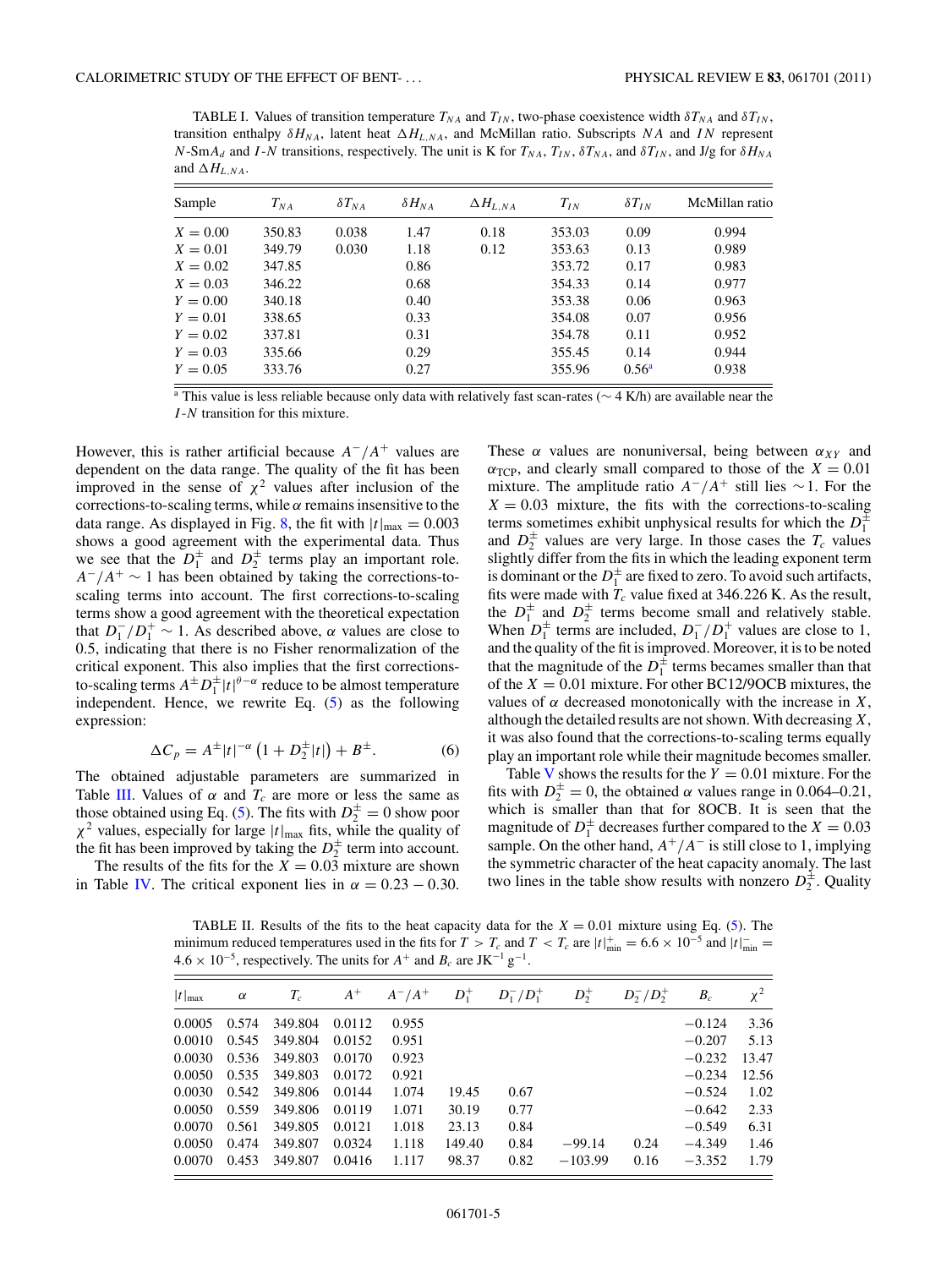<span id="page-5-0"></span>

FIG. 8. (Color online) Temperature variation of the anomalous heat capacity near the *N*-Sm $A_d$  phase transition for  $X = 0.01$ . The solid line shows a fit to  $\Delta C_p$  with Eq. [\(5\)](#page-3-0). Open circles show the data omitted from the least-squares-fitting procedure.

of the fits has been improved in the  $\chi^2$  sense. The  $\alpha$  values are close to 0 and seem reasonable because they agree with those for  $D_2^{\pm} = 0$  over narrower data ranges such as  $|t|_{\text{max}} = 0.003$ .

The results for the  $Y = 0.05$  mixture are summarized in Table [VI.](#page-7-0) For the simple power-law fits with the corrections to scaling terms fixed to zero, the  $\alpha$  values range between  $-0.019$ and 0*.*138. It should be noted that the magnitude of the excess heat capacity is small compared to other data, as displayed in Fig. [5,](#page-3-0) and therefore the obscurity for determination of the critical exponent is inevitable. Because of this, fits with  $T_c$ fixed at 333*.*777 K have been tried. Fits were also made with the 3D-*XY* critical exponent  $\alpha = \alpha_{XY} = -0.0066$ . Figure 9 shows the result obtained with  $T_c = 333.777$  K and  $\alpha = \alpha_{XY}$ . The quality of the fits with both  $\alpha$  and  $T_c$  fixed are comparable with the fits with parameters adjusted freely. On the other hand, no clear evidence of the 3D-*XY* critical amplitude ratio has been found, and the  $A^-/A^+$  values still remain close to 1.

#### **III. DISCUSSION**

Our calorimetric studies revealed that the  $N$ -Sm $A_d$  phase transition is first order for pure 9OCB, which agree with the result obtained by means of a modulated DSC technique [\[25\]](#page-8-0). For the  $X = 0.01$  mixture, it has been found that the transition is very weakly first order. Other mixtures exhibit second-order transitions. The behavior of the phase signal  $\phi$  in the ac technique has been used for the distinction between first- and



FIG. 9. (Color online) Temperature variation of the anomalous heat capacity near the *N*-Sm $A_d$  phase transition for  $Y = 0.05$ . The solid line shows a fit to  $\Delta C_p$  with Eq. [\(5\)](#page-3-0) with  $\alpha$  and  $T_c$  fixed at −0*.*0066 and 333*.*777 K. Open circles show the data omitted from the least-squares-fitting procedure.

second-order transitions. However, it should be stressed that the ac calorimetric technique cannot determine the transitional enthalpy, and the response of  $\phi$  is rather insensitive to the small latent heat. The  $C_p$  data obtained by ac calorimetry sometimes show a remarkable difference from those of DSC [\[26\]](#page-8-0). Thus, the direct measurement of the transition enthalpy would be reliable information. So far, the adiabatic calorimetry is suitable for this requirement [\[27,28\]](#page-8-0). Compared with this, as far as the the earlier DSC measurements are concerned, because of the dynamic temperature scan incapable of detecting the heat flow difference instantaneously, it was difficult to clearly distinguish between first- and second-order transitions. In the present study, our high-sensitivity DSC allowed us to give a fairly good agreement of DSC and ac calorimetry data, providing a reliable evidence to distinguish between first- and second-order transitions.

Nearly tricritical behavior has been observed for the  $X = 0.01$  mixture. The value of McMillan ratio  $r = 0.99$ for this mixture is in a good agreement with that of the previously reported value at the tricritical point of the  $N$ -Sm $A_d$  phase transition. The obtained  $\alpha$  values, slightly larger than  $\alpha_{\text{TCP}} = 0.5$ , may be due to the weakly first-order character. From the viewpoint of *α* values, the observation of the Fisher renormalization in the present work should be the most pronounced for  $X = 0.01$  due to the doubling of the critical exponent at the tricritical point. The value of

TABLE III. Results of fits to the heat capacity data for the  $X = 0.01$  mixture using Eq. [\(6\)](#page-4-0). The minimum reduced temperatures used in the fits for  $T > T_c$  and  $T < T_c$  are  $|t|^+_{min} = 6.6 \times 10^{-5}$  and  $|t|_{\text{min}}^{\text{-}} = 4.6 \times 10^{-5}$ , respectively. The units for  $A^+$  and  $B^{\pm}$  are JK<sup>-1</sup> g<sup>-1</sup>.

| $ t _{\max}$ | $\alpha$ | $T_c$   | $A^+$  | $A^-/A^+$ | $D_2^+$  | $D_2^-/D_2^+$ | $B^+$    | $B^-/B^+$ | $\chi^2$ |
|--------------|----------|---------|--------|-----------|----------|---------------|----------|-----------|----------|
| 0.0005       | 0.554    | 349.805 | 0.0134 | 1.002     |          |               | $-0.155$ | 1.24      | 2.14     |
| 0.0030       | 0.529    | 349.806 | 0.0169 | 1.062     |          |               | $-0.193$ | 1.52      | 1.02     |
| 0.0050       | 0.528    | 349.806 | 0.0171 | 1.052     |          |               | $-0.200$ | 1.44      | 2.56     |
| 0.0070       | 0.533    | 349.805 | 0.0167 | 1.006     |          |               | $-0.208$ | 1.27      | 6.60     |
| 0.0030       | 0.537    | 349.806 | 0.0155 | 1.063     | $-19.50$ | 0.98          | $-0.159$ | 1.62      | 1.00     |
| 0.0050       | 0.523    | 349.807 | 0.0173 | 1.142     | $-38.51$ | $-1.23$       | $-0.155$ | 2.37      | 1.49     |
| 0.0070       | 0.522    | 349.807 | 0.0174 | 1.158     | $-49.91$ | $-1.30$       | $-0.146$ | 2.69      | 1.94     |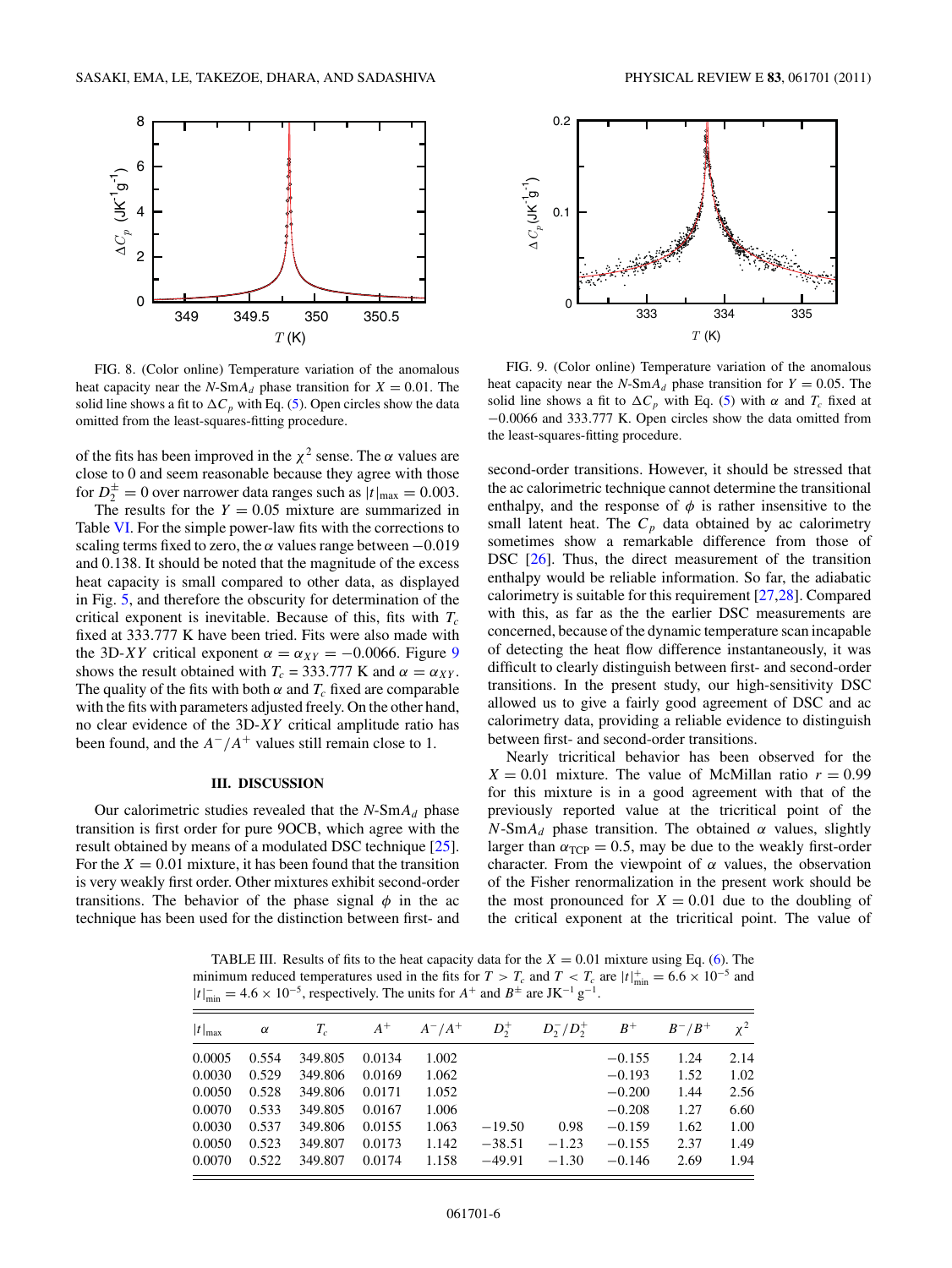<span id="page-6-0"></span>TABLE IV. Results of fits to the heat capacity data for the  $X = 0.03$  mixture using Eq. [\(5\)](#page-3-0). The minimum reduced temperatures used in the fits for  $T > T_c$  and  $T < T_c$  are  $|t|^+_{min} = 9.5 \times 10^{-5}$  and  $|t|_{\text{min}}^{\text{-}} = 1.4 \times 10^{-4}$ , respectively. The units for  $A^+$  and  $B_c$  are JK<sup>-1</sup> g<sup>-1</sup>. Quantities in brackets are held fixed at the given values.

|  | $ t _{\text{max}}$ $\alpha$ $T_c$ $A^+$ $A^-/A^+$ $D_1^+$ $D_1^-/D_1^+$ $D_2^+$ $D_2^-/D_2^+$ $B_c$ $\chi^2$ |       |          |      |  |               |  |
|--|--------------------------------------------------------------------------------------------------------------|-------|----------|------|--|---------------|--|
|  | $0.0010$ $0.292$ $[346.226]$ $0.0675$ $1.017$                                                                |       |          |      |  | $-0.229$ 1.76 |  |
|  | 0.0010 0.260 346.224 0.0977 1.006                                                                            |       |          |      |  | $-0.310$ 1.29 |  |
|  | 0.0050 0.269 [346.226] 0.0891 1.006                                                                          |       |          |      |  | $-0.293$ 5.00 |  |
|  | 0.0050 0.252 346.222 0.1076                                                                                  | 0.993 |          |      |  | $-0.331$ 2.96 |  |
|  | 0.0030 0.302 346.226 0.0552 1.044                                                                            |       | $-5.539$ | 1.17 |  | $-0.087$ 1.43 |  |
|  | 0.0050 0.241 [346.226] 0.1252 1.034                                                                          |       | 1.885    | 0.48 |  | $-0.422$ 1.44 |  |
|  | 0.0070 0.231 346.226 0.1439 1.032                                                                            |       | 2.391    | 0.61 |  | $-0.484$ 1.38 |  |

 $Z \equiv (T_c^{-1} \cdot dT_c/dx)^2$  in Eq. [\(1\)](#page-0-0) is a suitable measure to characterize the observability of the renormalized exponent. Previously, fully Fisher-renormalized tricritical behaviors show *Z* values ranging from 0.74 to 0.2 [\[9,10,29\]](#page-8-0). In the present study, *Z* ∼ 0*.*18 for *X* = 0*.*01 seems sufficient for the appearance of the crossover temperature. However, according to the analysis described above, no sign of the Fisher renormalization has been obtained. By substituting the parameters to Eq.  $(1)$  using the critical amplitude  $A^{\pm}$  in Table [II,](#page-4-0) the range of the crossover in the reduced temperature becomes  $\tau \sim 10^{-6}$ . This indicates that the observable region is quite narrow, in accordance with our analysis. The present result can be compared with our recent study in a different system, which revealed that a Fisher-renormalized behavior actually occurs in the vicinity of  $T_c$  [\[13\]](#page-8-0). In that case the system also included a tricritical point and a steep phase boundary, which is apparently similar to those in the present study. The crucial difference lies in the dilute composition of the bent-shaped molecules used here. Hence, we see that the concentration is also a very important factor to determine the crossover temperature.

The present results confirm that the width of the nematic temperature range plays an important role for deciding the nature of the *N*-Sm*A* phase transition. First, the magnitude

of the heat capacity anomaly decreases significantly as the nematic range grows, showing that thermal fluctuations associated with the heat capacity anomaly are very sensitive to the saturation of the nematic order, as pointed out in our previous work [\[13\]](#page-8-0) and also in earlier works cited therein (see Ref. [\[30\]](#page-8-0), for instance).

The trend of the critical behavior as a function of the nematic range also deserves attention. The critical behavior for  $X = 0.02$  and 0.03 mixtures, pure 8OCB, and  $Y = 0.01 - 0.03$ mixtures exhibit nonuniversal exponents between the 3D-*XY* and tricritical values. For  $X = 0.05$ , the excess heat capacity anomaly is well described with the 3D-*XY* critical exponent. The amplitude ratio showing the symmetric feature is more analogous to that of the *n*CB series [\[27,28\]](#page-8-0) than that of the nonpolar mixtures exhibiting nonuniversal tricritical ampli-tude [\[29\]](#page-8-0). The relation between  $\alpha$  and  $T_{NA}/T_{IN}$  is shown in Fig. [10.](#page-7-0) The overall behavior approaching the 3D-*XY* value is in remarkable agreement with the previous reports on the *N*-Sm*A* phase transitions [\[31\]](#page-8-0), which are shown in the figure as inverted triangles and open circles. We also mention here that this crossover of *α* gives rise to characteristic behavior regarding the magnitude of the first-order corrections-to-scaling terms  $D_1^{\pm}$ . Their values clearly diminish as the decrease of  $\alpha$  values

TABLE V. Results of fits to the heat capacity data for the  $Y = 0.01$  mixture using Eq. [\(5\)](#page-3-0). The minimum reduced temperatures used in the fits for  $T > T_c$  and  $T < T_c$  are  $|t|_{\text{min}}^+ = 7.4 \times 10^{-5}$  and  $|t|_{\text{min}}^- = 5.9 \times 10^{-6}$ , respectively. The units for  $A^+$  and  $B_c$  are JK<sup>-1</sup> g<sup>-1</sup>. Quantities in brackets are held fixed at the given values.

| $ t _{\max}$ | $\alpha$ | $T_c$     | $A^+$     | $A^-/A^+$ | $D_1^+$  | $D_1^-/D_1^+$ | $D_2^+$  | $D_2^-/D_2^+$ | $B_c$         | $\chi^2$ |
|--------------|----------|-----------|-----------|-----------|----------|---------------|----------|---------------|---------------|----------|
| 0.0005       | 0.153    | 338.663   | 0.1237    | 1.027     |          |               |          |               | $-0.267$ 1.22 |          |
| 0.0010       | 0.135    | 338.664   | 0.1576    | 1.038     |          |               |          |               | $-0.312$ 1.36 |          |
| 0.0030       | 0.151    | 338.665   | 0.1159    | 1.062     |          |               |          |               | $-0.239$ 1.56 |          |
| 0.0050       | 0.158    | 338.665   | 0.1041    | 1.069     |          |               |          |               | $-0.220$ 1.52 |          |
| 0.0070       | 0.162    | 338.665   | 0.0980    | 1.071     |          |               |          |               | $-0.210$ 1.47 |          |
| 0.0030       | 0.124    | [338.663] | 0.2147    | 1.003     | 1.654    | 1.76          |          |               | $-0.444$ 1.05 |          |
| 0.0030       | 0.064    | [338.664] | 0.7147    | 1.006     | 1.201    | 1.37          |          |               | $-1.067$ 1.06 |          |
| 0.0050       | 0.167    | [338.663] | 0.1035    | 1.011     | 0.807    | 3.06          |          |               | $-0.248$      | - 1.07   |
| 0.0050       | 0.109    | [338.664] | 0.2668    | 1.014     | 1.354    | 1.54          |          |               | $-0.502$ 1.09 |          |
| 0.0070       | 0.211    | [338.663] | 0.0526    | 1.023     | $-1.589$ | $-0.30$       |          |               | $-0.125$ 1.17 |          |
| 0.0070       | 0.147    | [338.664] | 0.1351    | 1.027     | 0.848    | 2.00          |          |               | $-0.294$ 1.18 |          |
| 0.0070       | 0.032    | [338.663] | 2.1828    | 0.997     | 1.075    | 1.50          | $-3.239$ | 2.69          | $-2.720$ 0.95 |          |
| 0.0070       | $-0.021$ | [338.664] | $-5.3621$ | 1.000     | $-0.753$ | 1.35          | 2.629    | 2.06          | 4.626 0.97    |          |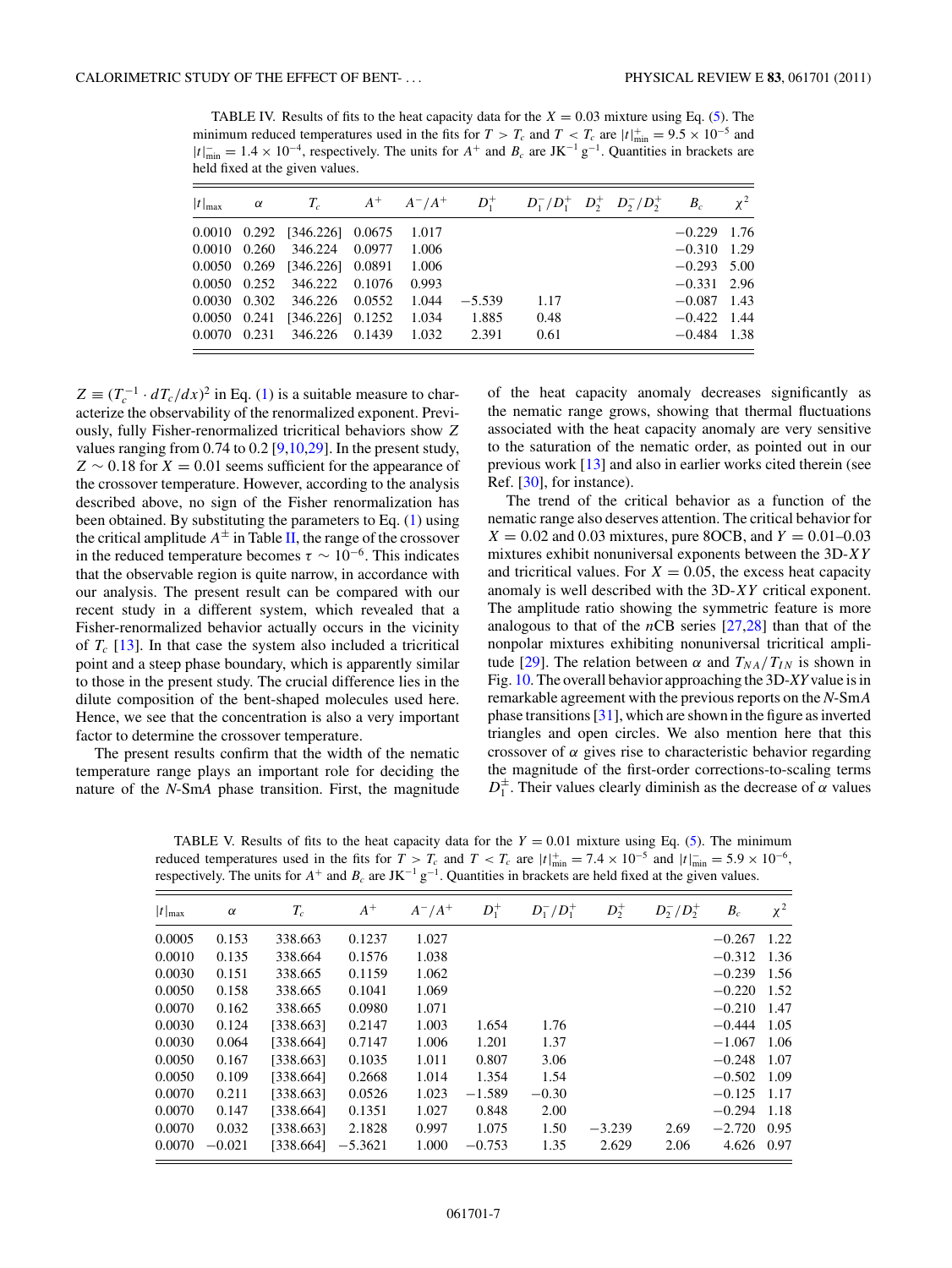<span id="page-7-0"></span>

FIG. 10. Specific heat critical exponent *α* plotted against the McMillan ratio. The  $\alpha$  values displayed here have been obtained from fits without  $D_2^{\pm}$  terms. Results reported in Ref. [\[31\]](#page-8-0) for *N*-Sm $A_m$ transitions (inverted triangles) and for  $N$ -Sm $A_d$  transitions (open circles) are also shown.

as shown in Table [II–](#page-4-0)VI. It is seen that  $D_1^{\pm}$  values for the  $X = 0.01$  mixture are much larger than those for the  $Y = 0.05$ mixture. Although it is known that  $D_1^{\pm}$  values are nonuniversal, we can speculate that this trend reflects the change in  $\alpha$ . If  $\alpha$  is closer to 0.5, the distinction between  $D_1^{\pm} |t|^{\theta-\alpha}$  and  $B_c$  becomes difficult because they are almost constant terms. Contrary to the tricritical case, the heat capacity anomaly for  $X = 0.05$ with smaller  $\alpha$  can exhibit the clear temperature dependence of  $D_1^{\pm} |t|^{\theta-\alpha}$ . Moreover, the magnitude of  $D_1^{\pm}$  terms for  $Y = 0.05$ is in reasonable agreement with other liquid crystal samples exhibiting the 3D-*XY* critical behavior [\[32\]](#page-8-0).

In contrast to the crossover of the critical exponent, the critical amplitude ratio shows no clear evidence that *A*−*/A*<sup>+</sup> agrees with the 3D-*XY* value of 0*.*971 or the inverted value of 1*.*027. Experimentally, the well-described *XY* -like behaviors were observed for the cases with a large nematic range of

 $T_{NA}/T_{IN}$  < 0.90 [\[31\]](#page-8-0). There, heat capacity anomalies above and below *Tc* show clearly asymmetric character. Contrary to those previous reports, the present data are symmetric and inconsistent with both  $A^-/A^+ < 1$  and  $A^-/A^+ > 1$ . A plausible reason may be attributable to an interaction between director fluctuations *δn* and the smectic order parameter [\[33\]](#page-8-0). This anisotropic effect gives rise to deviations from isotropic *XY* behavior when the nematic range is small. In this sense the  $T_{NA}/T_{IN} = 0.937$  is still not sufficient to produce the asymmetric heat capacity anomaly.

The fact that the nematic range is widened significantly by inclusion of bent-shaped molecules is quite remarkable, and a deeper discussion is warranted. In the present work, since the mole fractions of the doped bent-shaped molecules are quite small, they can be regarded as impurities. Apparently similar widening of nematic phase was reported by Denolf *et al.* [\[34\]](#page-8-0). They explained the linear temperature dependence for the *N*-Sm*A* and *I*-*N* phase transitions by taking the coupling between the orientational order parameter *S* and the mole fraction of the impurities. However, they always observed a downward shift of transition temperatures in contrast to the present result, where the *I* -*N* transition increases significantly with *X* and *Y* . Such a difference seems natural because nonmesogenic impurities have been used in their work, while in our case the dopant molecules have the capability of forming liquid crystal phases by themselves. It is of particular interest that the inclusion of BC12 stabilizes the nematic phase and destabilizes the Sm-*Ad* phase. It is possible that the more rigid core of the BC12 dopant dampens director fluctuations. The question arises if the bent-core nature of BC12 plays a role, or if a linear rigid core molecule of similar character produces equal effects. A linear-core version of BC12 may not stabilize the Sm-*A* phase to the same extent but may perhaps stabilize the nematic phase more, leading to a more or less alike nematic range. Such possibilities will be interesting candidates for future studies.

TABLE VI. Results of fits to the heat capacity data for the  $Y = 0.05$  mixture using Eq. [\(5\)](#page-3-0). The minimum reduced temperatures used in the fits for  $T > T_c$  and  $T < T_c$  are  $|t|^+_{min} = 2.6 \times 10^{-6}$  and  $|t|_{\text{min}}^{\text{-}} = 6.3 \times 10^{-5}$ , respectively. The units for  $A^+$  and  $B_c$  are JK<sup>-1</sup> g<sup>-1</sup>. Quantities in brackets are held fixed at the given values.

| $ t _{\max}$ | $\alpha$                            | $T_c$     | $A^+$    | $A^-/A^+$ | $D_1^+$  |               |       | $D_1^-/D_1^+$ $D_2^+$ $D_2^-/D_2^+$ | $B_c$    | $\chi^2$ |
|--------------|-------------------------------------|-----------|----------|-----------|----------|---------------|-------|-------------------------------------|----------|----------|
|              | $0.0010$ [-0.0066]                  | 333.777   | $-5.196$ | 1.002     |          |               |       |                                     | 5.036    | 1.03     |
| 0.0010       | $-0.019$                            | 333.777   | $-1.991$ | 1.006     |          |               |       |                                     | 1.817    | 1.03     |
|              | $0.0030$ [-0.0066]                  | 333.783   | $-4.762$ | 1.001     |          |               |       |                                     | 4.620    | 1.33     |
| 0.0030       | 0.138                               | 333.777   | 0.080    | 0.974     |          |               |       |                                     | $-0.137$ | 1.22     |
| 0.0050       | 0.129                               | 333.778   | 0.091    | 0.979     |          |               |       |                                     | $-0.152$ | 1.24     |
| 0.0070       | 0.115                               | 333.779   | 0.113    | 0.985     |          |               |       |                                     | $-0.180$ | 1.26     |
|              | $0.0010$ [-0.0066] 333.775 -5.074   |           |          | 1.004     |          | $0.052 -0.42$ |       |                                     | 4.926    | 1.00     |
|              | $0.0030$ [-0.0066] [333.777] -6.369 |           |          | 1.003     | $-0.094$ | 1.53          |       |                                     | 6.137    | 1.10     |
|              | $0.0030$ [-0.0066] 333.775 -6.443   |           |          | 1.003     | $-0.093$ | 1.63          |       |                                     | 6.208    | 1.09     |
|              | $0.0050$ [-0.0066] [333.777] -6.005 |           |          | 1.002     | $-0.075$ | 1.51          |       |                                     | 5.794    | 1.16     |
| 0.0050       | 0.004                               | [333.777] | 9.037    | 0.999     | 0.043    | 1.55          |       |                                     | $-9.233$ | 1.16     |
|              | $0.0050$ [-0.0066] 333.775 -6.039   |           |          | 1.003     | $-0.073$ | 1.60          |       |                                     | 5.827    | 1.16     |
|              | $0.0070$ [-0.0066] [333.777] -5.767 |           |          | 1.002     | $-0.061$ | 1.54          |       |                                     | 5.570    | 1.20     |
| 0.0070       | 0.073                               | [333.777] | 0.262    | 0.974     | 0.209    | 3.01          |       |                                     | $-0.366$ | 1.19     |
|              | $0.0070$ [-0.0066] 333.776 -5.785   |           |          | 1.002     | $-0.061$ | 1.58          |       |                                     | 5.587    | 1.20     |
|              | $0.0070$ [-0.0066] [333.777] -6.522 |           |          | 1.003     | $-0.120$ | 1.81          | 0.289 | 3.58                                | 6.279    | 1.16     |
|              | $0.0070$ [-0.0066] 333.775 -6.675   |           |          | 1.004     | $-0.121$ | 1.97          | 0.273 | 4.42                                | 6.424    | 1.14     |